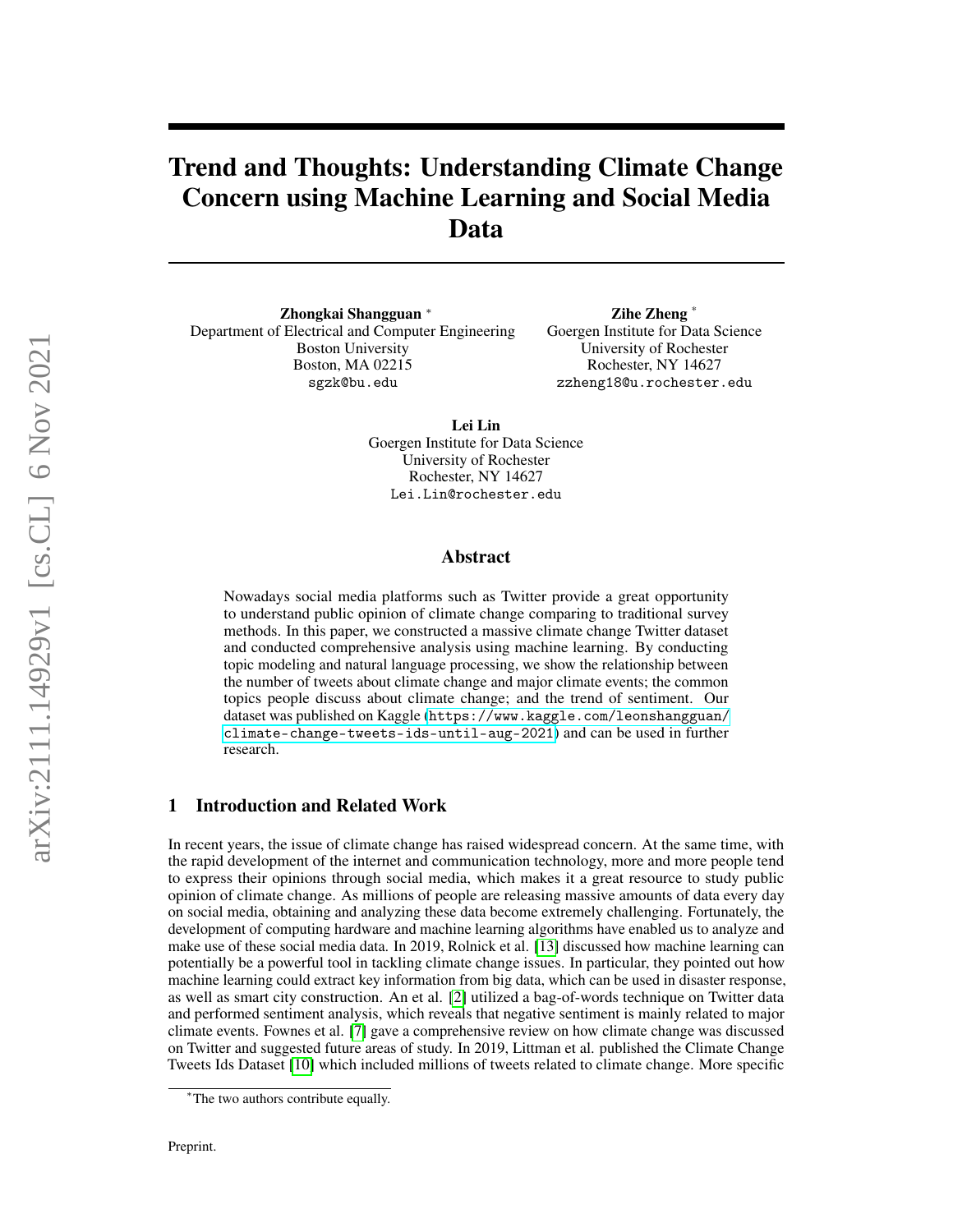topics such as Super Cyclonic Storm Amphan and Drought Impacts on Twitter were also studied [\[5,](#page-4-4) [16\]](#page-4-5).

In this study, we propose 12 keywords to collect discussion threads related to climate change on Twitter. We analyze the trend, conduct topic modeling and sentiment analysis using ML models for Natural Language Processing (NLP). Our contributions can be summarized as follows: First, we build an open-sourced climate change Twitter dataset. Second, by performing big data analysis, we show the trend, common topics, and people's sentiments about climate change on Twitter.

# 2 Data Collection and Preprocessing

We extracted tweets from April 01, 2019 to August 31, 2021 by snscrape [\[9\]](#page-4-6), using 12 keywords as the Harvard Dataverse [\[10\]](#page-4-3), i.e., *#climatechange, #climatechangeisreal, #actonclimate, #globalwarming, #climatechangehoax, #climatedeniers, #climatechangeisfalse, #globalwarminghoax, #climatechangenotreal, climate change, global warming, climate hoax*. Four tweet variable were kept including username, published date, tweet ID and tweet content. After removing the duplicated tweets, a new climate change Twitter dataset containing 15,075,535 tweets is generated.

Note that there is another climate change dataset from Harvard Dataverse [\[10\]](#page-4-3) and retrieved using Hydrator [\[6\]](#page-4-7), which contains extra 6,430,63[2](#page-1-0) tweets  $^2$  from September 21, 2017 to May 17, 2019, with two gaps from October to November, 2018, and from January to April, 2019. To the best of our knowledge, our dataset is the largest and most recent climate change Twitter dataset.

# 3 Method

## 3.1 Topic Modeling

We apply topic modeling using the Latent Dirichlet Allocation (LDA) model to summarize the topics that are discussed about climate change. LDA is a generative probabilistic model that can be used to find topics that a document belongs to based on the words in it [\[4\]](#page-4-8). The algorithm first calculates the probabilities of various words appearing in each topic, while the words with the highest possibility of appearing in that topic defines the topic. Ten percent of the tweets was randomly chosen from the new climate change Twitter dataset, which contains 1,507,554 tweets. We use the spaCy software [\[8\]](#page-4-9) to lemmatize the words, an all sentences are transformed to lowercase letters. To prevent the influence of stop words, we removed the stop words (e.g. the, but, we) using the Natural Language Toolkit. Since most of the tweets are about climate change, we decided to also remove the keyword "climate change" from the dataset, so that the result of the topic modeling includes more interesting and diverse topics.

## 3.2 Sentiment Analysis

Sentiment analysis is a widely used technology in social media analysis. It is able to automatically determine whether the author is in favor of (positive), against (negative), or neutral towards a topic or viewpoint [\[1,](#page-4-10) [12\]](#page-4-11). In recent years, with the introduction of machine learning and deep neural networks into NLP, a large number of NLP models designed for different situations have emerged. RoBERTa, in full Robustly Optimized BERT Pre-training Approach [\[11\]](#page-4-12) , is an advanced NLP model which incorporated improved training task and data generation methods to achieve the state of the art. In our research, we use a pre-trained RoBERTa-base model which was re-trained on the Semeval2017 dataset[\[14\]](#page-4-13) and reported a 72.6 macro-averaged recall [\[3\]](#page-4-14). The sentiments of contents are classified with three labels: negative, neutral and positive.

# 4 Results and Discussion

## 4.1 Trend

We show the number of tweets that are related to climate change sent by different people in Fig. [1,](#page-2-0) where the yellow line represents the Harvard Dataverse [\[10\]](#page-4-3) and the blue line represents our new

<span id="page-1-0"></span><sup>&</sup>lt;sup>2</sup>The dataset retrieved is smaller than the original one since some tweets/users might be deleted.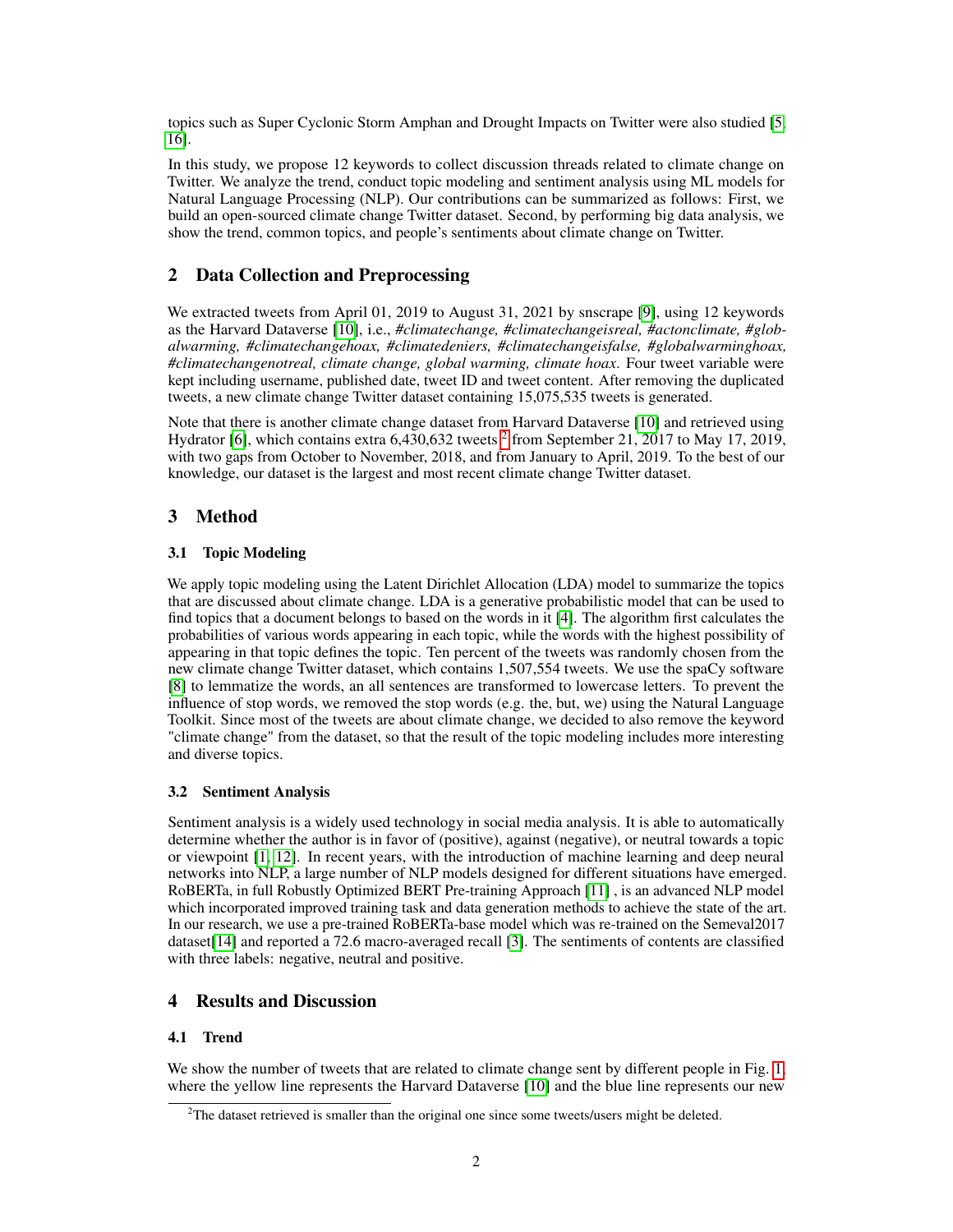

<span id="page-2-0"></span>Figure 1: Trend of the discussion of climate change, annotated with major climate events



<span id="page-2-1"></span>Figure 2: Left: People's sentiment across time; Right: Proportion of different sentiments

dataset. The two lines overlap in April 2019, where data is collect in both datasets. At each spike of discussion, we look up major climate events during that time, and annotate the spike by the events. The number of tweets about climate change is dependent on climate events as most of the spikes are accompanied by one or several events, except the high points in April 2020, and April 2021, where the Earth Day is celebrated on social media.

#### 4.2 Topic Modeling

Topic modeling using LDA was performed on ten percent of the new dataset to identify common topics discussed on Twitter about climate change. The number of topic was set to 15 to achieve the least overlap between topics while all interesting topics are represented. We show the 15 topics about climate change on Twitter, and the top 10 keywords of each topic in Table [1.](#page-3-0)

Many tweets are found to be discussing the importance of climate change. People tweet about the love of our children (topic 5), say that we should save lives (topic 6), persuade climate change deniers (topic 8), show scientific results (topic 10), call on people to fight and protest against climate change (topic 11 and topic 14), and comment about information from media (topic 12). Other discussions focus on certain aspects of climate change, such as extreme weather (topic 9), wildfire (topic 13), and global warming (topic 15). There are also voices about how we can solve the problem of climate change: reducing carbon emission (topic 2), practicing sustainable development (topic 3), and protecting nature from pollution (topic 4). Since our study period spans from April 2019 to August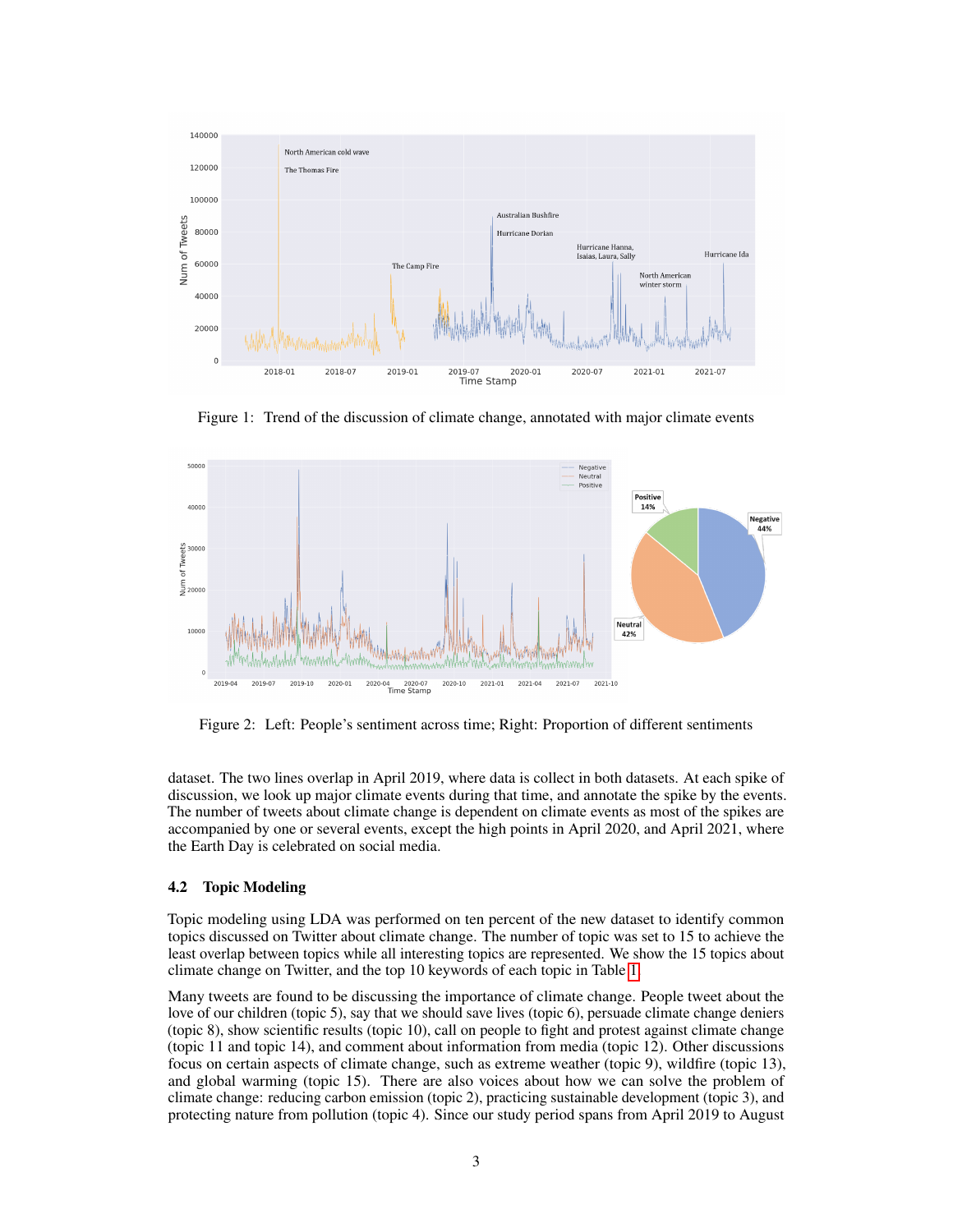| Topic                  | Description                                              | Keywords                                                                 |
|------------------------|----------------------------------------------------------|--------------------------------------------------------------------------|
| $\mathbf{1}$           | Discussion about the presidential election between       | Trump, plan, policy, vote, support,                                      |
|                        | Trump and Biden.                                         | Biden, deal, American, president, party                                  |
| $\mathcal{D}_{\alpha}$ | Company should reduce carbon emission and                | Energy, emission, carbon, power, reduce,                                 |
|                        | energy usage.                                            | oil, company, green, industry, China                                     |
| 3                      | We need to work together as a community to figure        | Community, project, solution, learn, sustainability,                     |
|                        | out a sustainable solution.                              | city, tackle, discuss, work, role                                        |
| 4                      | We should protect our environment, water, food,          | Environment, water, pollution, tree, food,                               |
|                        | and nature from pollution.                               | forest, plant, protect, nature, air                                      |
| 5                      | People love and care about their kid and hope to         | People, child, care, kid, feel,                                          |
|                        | leave them with a better climate.                        | love, women, give, leave, thing                                          |
| 6                      | People in the world are all facing the problem of        | World, people, planet, problem, country,<br>end, save, money, life, live |
|                        | climate change and we should save the planet and the     |                                                                          |
|                        | lives living on it.                                      |                                                                          |
| $\tau$                 | The government should act on the health crisis brought   | Action, covid, future, issue, address,                                   |
|                        | by COVID-19.                                             | crisis, government, health, threat, face                                 |
| 8                      | Debate between people who believe in science and         | Make, science, scientist, man, hoax,                                     |
|                        | climate change deniers.                                  | real, fact, deny, denier, lie                                            |
| 9                      | The rising temperature has caused extreme weathers       | Weather, due, increase, high, rise,                                      |
|                        | like floods.                                             | temperature, flood, level, extreme, record                               |
| 10                     | Discussions of results shown by research papers and      | Impact, effect, report, read, human,                                     |
|                        | reports.                                                 | show, find, risk, study, research                                        |
| 11                     | Fighting hard to combat climate change.                  | Fight, work, good, put, move,                                            |
|                        |                                                          | home, big, bring, give, hard                                             |
| 12                     | Discussions of media coverage about climate change.      | Talk, news, point, good, issue,                                          |
|                        |                                                          | question, debate, lot, medium, hear                                      |
| 13                     | Discussions about wildfire in Australia and whom to      | Year, time, fire, bad, start,                                            |
|                        | blame for it.                                            | happen, long, Australia, state, blame                                    |
| 14                     | Calling on people to join protests about climate change. | Day, today, week, watch, join,                                           |
|                        |                                                          | action, protest, activist, check, story                                  |
| 15                     | Global warming is real and we should try to stop it.     | Global, warming, earth, real, stop,                                      |
|                        |                                                          | warm, call, change, cool, sun                                            |

<span id="page-3-0"></span>Table 1: Topics about climate change on Twitter

2021, COVID-19 is found to be another major topics of the climate change discussion (topic 7). The pandemic has posed a public health challenge to the world, resulting in economic downturns in many countries. We can infer that the pandemic has also influenced people's concern of climate change. Topic 1 is found to be entirely about the presidential election between Trump and Biden, indicating that climate change policy is an issue that is very important to the number of votes in the general election.

#### 4.3 Sentiment Analysis

We demonstrate the trend and proportion of people's sentiment towards climate change in Fig. [2.](#page-2-1) As it is shown, many of tweets (44%) have shown negative attitudes towards climate change, while nearly the same amount of tweets are labeled as neutral. However, only 14% tweets show positive sentiment, which is about one third as many compared with the negative/neutral tweets. Over time, the negative and neutral sentiment show similar trends, while only at the time of major climate events that the number of negative sentiment tweets rises more rapidly and largely exceeds neutral tweets. The positive sentiment only dominants the discussion on April 22, 2020 and 2021, when the  $50^{th}$  and  $51<sup>st</sup>$  anniversaries of Earth Day were celebrated online in the form of digital media.

# 5 Conclusion

Through temporal analysis of the discussions of climate change on Twitter, we find a dependency that the number of tweets about climate change usually rise on major climate events. Topic modeling on the new climate change dataset show that people discuss about the importance of climate change, major climate events, and how to tackle the problem of climate change. We also find political and COVID-19 related topics in the discussion of climate change. Further sentiments analyses over time reveal that tweets with a negative sentiment typically rise higher at the time of these events than neutral and positive ones. Overall, the negative and neutral tweets compose 44 and 42 percent of total tweets, while positive tweets are much less. This study sheds light on the content and trend of public